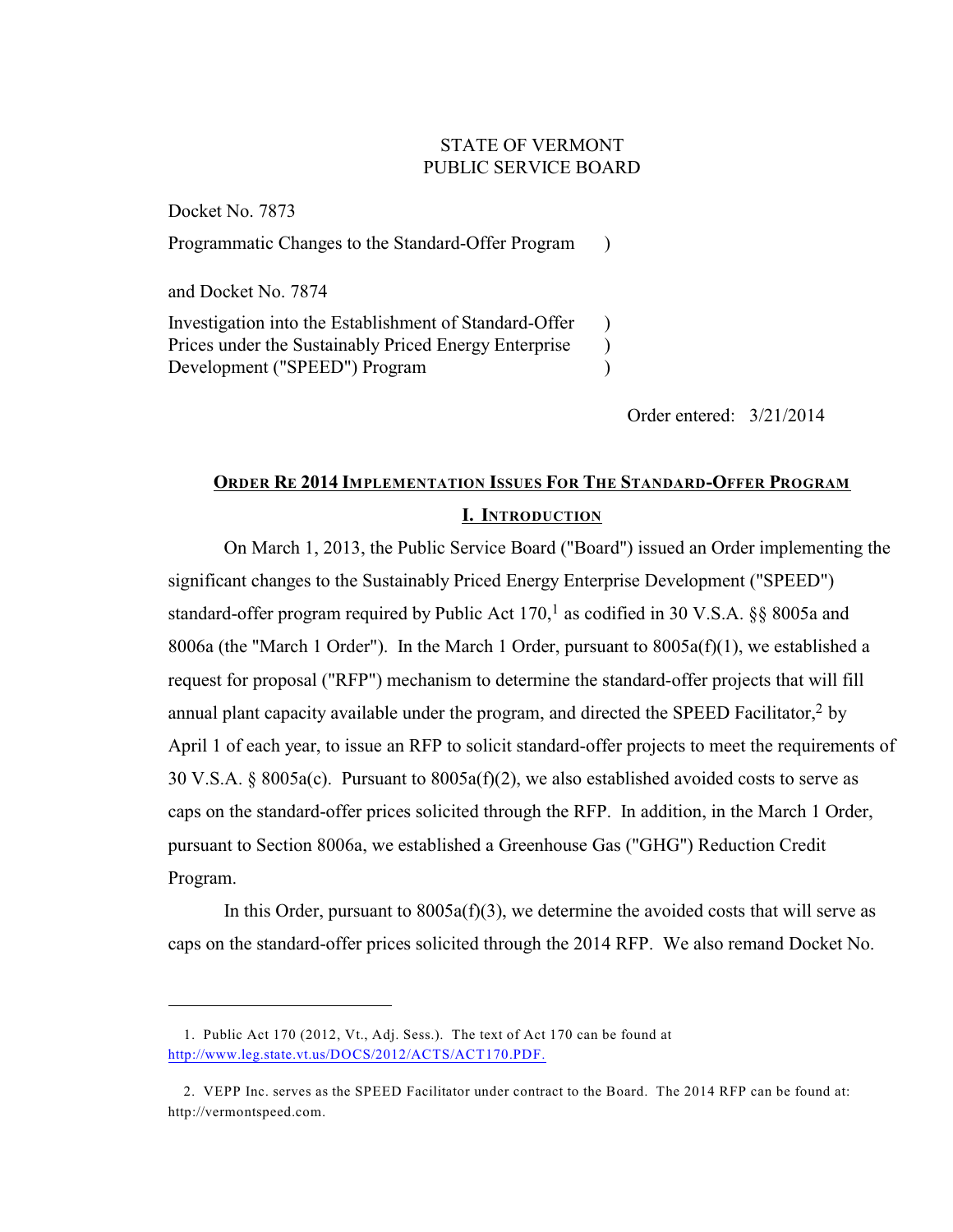7874 to Board staff to further review the avoided costs for possible adjustment before the 2015 RFP is issued. In addition, pursuant to Sections  $8005a(c)(1)(C)$  and  $8006a(a)$ , we determine the adjustment to the annual increase of the standard-offer programmatic cap due to GHG reduction credits and we establish further requirements for the GHG Reduction Credit Program.

## **II. DISCUSSION AND CONCLUSIONS**

## **Avoided Costs for Standard-Offer Projects**

#### Background

In the March 1 Order, pursuant to Section 8005a(f), the Board established an RFP mechanism for new standard-offer projects, for effect on April 1, 2013, and established avoided costs to serve as caps on the standard-offer prices solicited through the RFP.

Section 8005a(f)(2)(B) defines avoided cost as the "incremental cost to retail electricity providers of electric energy or capacity or both, which, but for the purchase through the standard offer, such providers would obtain from distributed renewable generation that uses the same generation technology as the category." In addition, pursuant to Section  $8005a(f)(2)(B)(i)-(vi)$ , in establishing a standard-offer price, the Board is required to consider the relevant cost data of the Vermont composite electric utility system, the duration of the potential contract, the availability of capacity or energy from the plant, the relationship of the availability of energy or capacity from the plant to the ability of the Vermont composite electric utility system to avoid costs, the costs or savings resulting from variations in line losses, and the supply and cost characteristics of plants eligible to receive the standard-offer contract.

Pursuant to 30 V.S.A. § 8005a(f)(3), the Board is required to annually review the established avoided costs "to decide whether they should be modified in any respect in order to achieve the goal and requirements of this subsection. Any such modification shall be effective on a prospective basis commencing one month after it has been made."

Accordingly, in a January 24, 2014, memorandum, participants in this proceeding were requested to file comments on the calculation of avoided costs pursuant to Section 8005a(f)(2).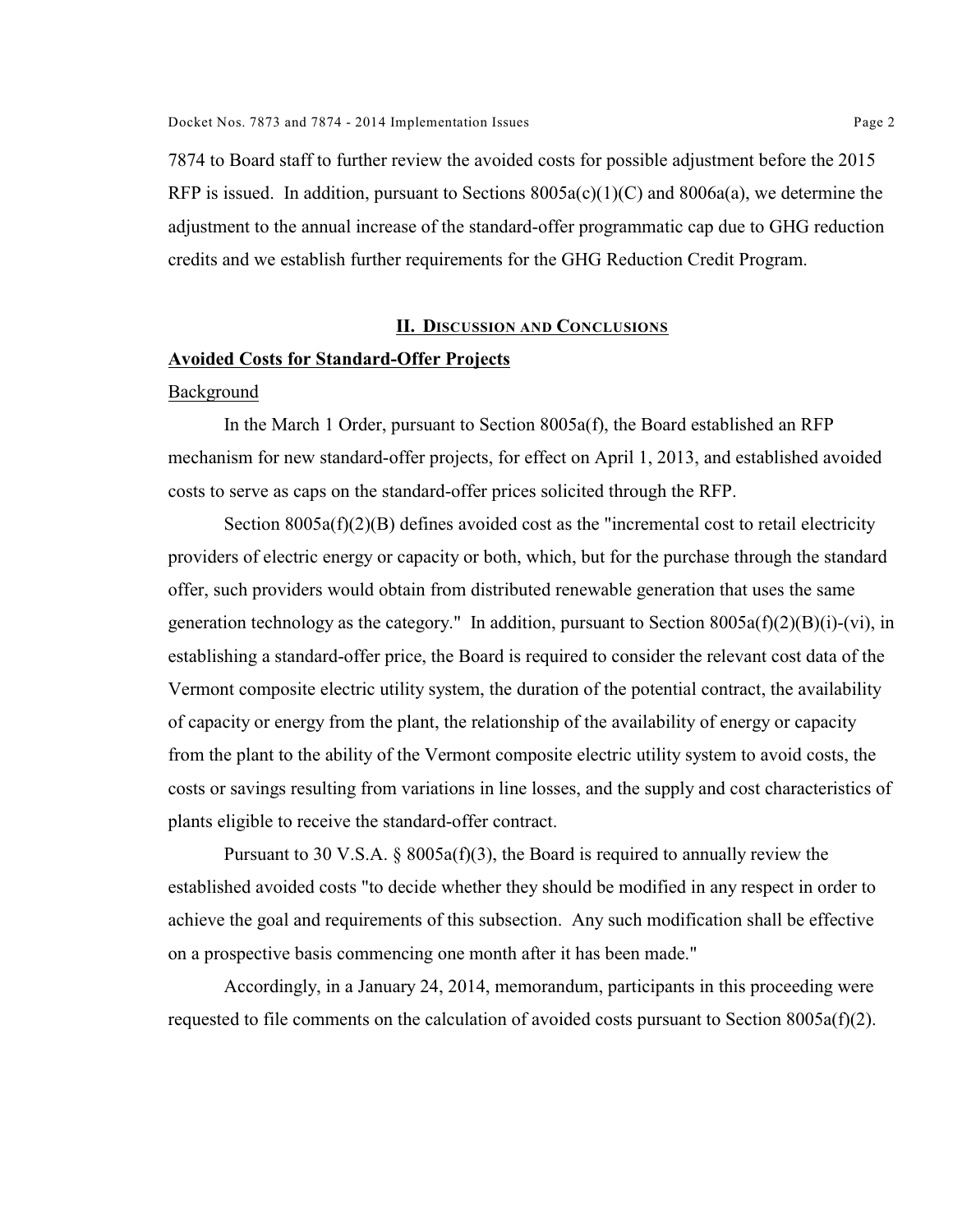#### Participants' Comments

On February 7, 2014, the Vermont Department of Public Service ("Department"), the City of Burlington Electric Department ("BED"), and Green Mountain Power Corporation ("GMP") filed separate comments in response to the January 24 memorandum. On February 10, 2014, Renewable Energy Vermont ("REV") filed comments.

The Department, BED, GMP, and REV recommend a review of the avoided price caps, for possible adjustment, in advance of the 2015 RFP. The Department, BED, and GMP contend that the results of the 2013 RFP support the review of the avoided cost cap of \$0.257 per kWh for solar generation. The 2013 RFP produced more than 30 proposals for solar standard offer projects, with a substantial cluster of bids between \$0.16 and \$0.18 per kWh.

The Department contends that changes to avoided cost caps are unlikely to affect the outcome of the 2014 RFP given the diverse set of respondents to the 2013 RFP. In addition, the Department maintains two completed RFPs will provide a better assessment of the market costs of standard-offer projects. The Department also raises concerns over the practical implications of determining new avoided costs before the issuance of the 2014 RFP.

While supporting a review of price caps before the 2015 RFP, GMP also recommends that an avoided cost cap of \$0.20 per kWh for solar projects be established for the 2014 RFP. GMP bases its recommendation on 2013 RFP results, taking the cluster of bids between \$0.16 and \$0.18 per kWh, and adding an allowance to account for the possibility that some of the solar project cost drivers (e.g., borrowing costs, panel costs) could increase from 2013 to 2014.

## Discussion and Conclusion

The 2013 RFP produced bids for only one technology – solar – with the majority of the over 30 bids significantly below the \$ 0.257 per kWh price cap. Based on the 2013 RFP results and the recommendations of the majority of participants, we conclude that our previous price determinations do not need to be modified before the 2014 RFP to achieve the requirements of Section 8005a(f). However, we conclude that it is appropriate to review the avoided costs that serve as caps on the standard-offer prices solicited through the RFP for possible adjustment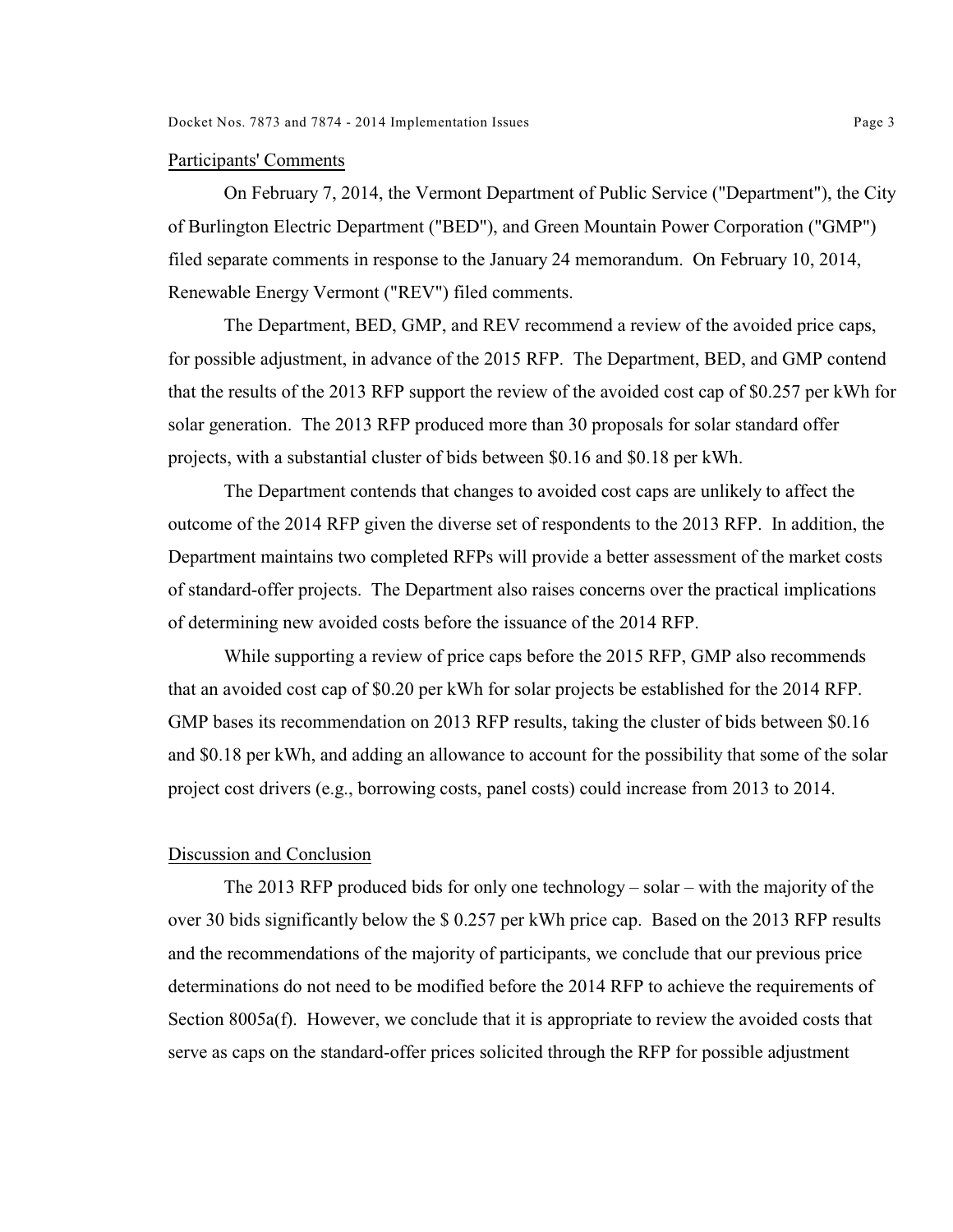before the 2015 RFP. A second year of RFP results will help inform the review of the avoided costs.

Accordingly, we will remand Docket No. 7874 to Board staff in order to review the avoided costs for possible adjustment before the 2015 RFP. Pursuant to Section 8005a, the following avoided costs<sup>3</sup> remain effective for the 2014 RFP. The avoided costs, except for farm methane, serve as caps on the prices solicited through the 2014 RFP.<sup>4</sup>

| Avoided-Cost Schedule for Standard-Offer Projects (\$/kWh) |                |         |               |          |           |               |              |  |
|------------------------------------------------------------|----------------|---------|---------------|----------|-----------|---------------|--------------|--|
|                                                            | <b>Biomass</b> | Farm    | Hydroelectric | Landfill | Wind      | Wind          | Solar PV     |  |
|                                                            |                | Methane |               | Gas      | $>100$ kW | $\leq 100$ kW |              |  |
| Levelized                                                  | 0.125          | 0.141   | 0.123         | 0.090    | 0.118     | 0.253         | 0.257        |  |
| Year 1                                                     | 0.121          | 0.136   | 0.119         | 0.087    | 0.113     | 0.245         |              |  |
| Year 2                                                     | 0.121          | 0.137   | 0.119         | 0.087    | 0.113     | 0.246         | for 25 years |  |
| Year 3                                                     | 0.122          | 0.137   | 0.120         | 0.088    | 0.114     | 0.247         |              |  |
| Year 4                                                     | 0.123          | 0.138   | 0.121         | 0.089    | 0.114     | 0.249         |              |  |
| Year 5                                                     | 0.124          | 0.139   | 0.121         | 0.089    | 0.115     | 0.250         |              |  |
| Year 6                                                     | 0.125          | 0.139   | 0.122         | 0.090    | 0.115     | 0.251         |              |  |
| Year 7                                                     | 0.126          | 0.140   | 0.122         | 0.091    | 0.116     | 0.252         |              |  |
| Year 8                                                     | 0.127          | 0.141   | 0.123         | 0.091    | 0.117     | 0.254         |              |  |
| Year 9                                                     | 0.128          | 0.142   | 0.124         | 0.092    | 0.117     | 0.255         |              |  |
| Year 10                                                    | 0.129          | 0.142   | 0.124         | 0.093    | 0.118     | 0.256         |              |  |
| Year 11                                                    | 0.130          | 0.143   | 0.125         | 0.093    | 0.118     | 0.258         |              |  |
| Year 12                                                    | 0.131          | 0.144   | 0.126         | 0.094    | 0.119     | 0.259         |              |  |
| Year 13                                                    | 0.132          | 0.145   | 0.126         | 0.095    | 0.120     | 0.260         |              |  |
| Year 14                                                    | 0.133          | 0.145   | 0.127         | 0.096    | 0.120     | 0.262         |              |  |
| Year 15                                                    | 0.135          | 0.146   | 0.128         | 0.097    | 0.121     | 0.263         |              |  |
| Year 16                                                    | 0.136          | 0.147   | 0.128         | NA       | 0.122     | 0.265         |              |  |
| Year $17$                                                  | 0.137          | 0.148   | 0.129         | NA       | 0.122     | 0.266         |              |  |
| Year 18                                                    | 0.138          | 0.149   | 0.130         | NA       | 0.123     | 0.268         |              |  |
| Year 19                                                    | 0.140          | 0.149   | 0.131         | NA       | 0.124     | 0.269         |              |  |
| Year 20                                                    | 0.141          | 0.150   | 0.131         | NA       | 0.124     | 0.271         |              |  |

<sup>3.</sup> For all categories except solar PV, 30 percent of the cost increases by 1.6% each year to reflect the impact of inflation on operating and maintenance expenses. Docket 7533, Order of 1/15/10 at 21-22; Docket 7780, Order of 1/23/12.

<sup>4.</sup> Pursuant to Section 8005a(g), farm methane projects remain outside of the programmatic cap. Farm methane projects will receive a levelized standard-offer price of \$0.141 per kWh and are not required to participate in a market-based mechanism.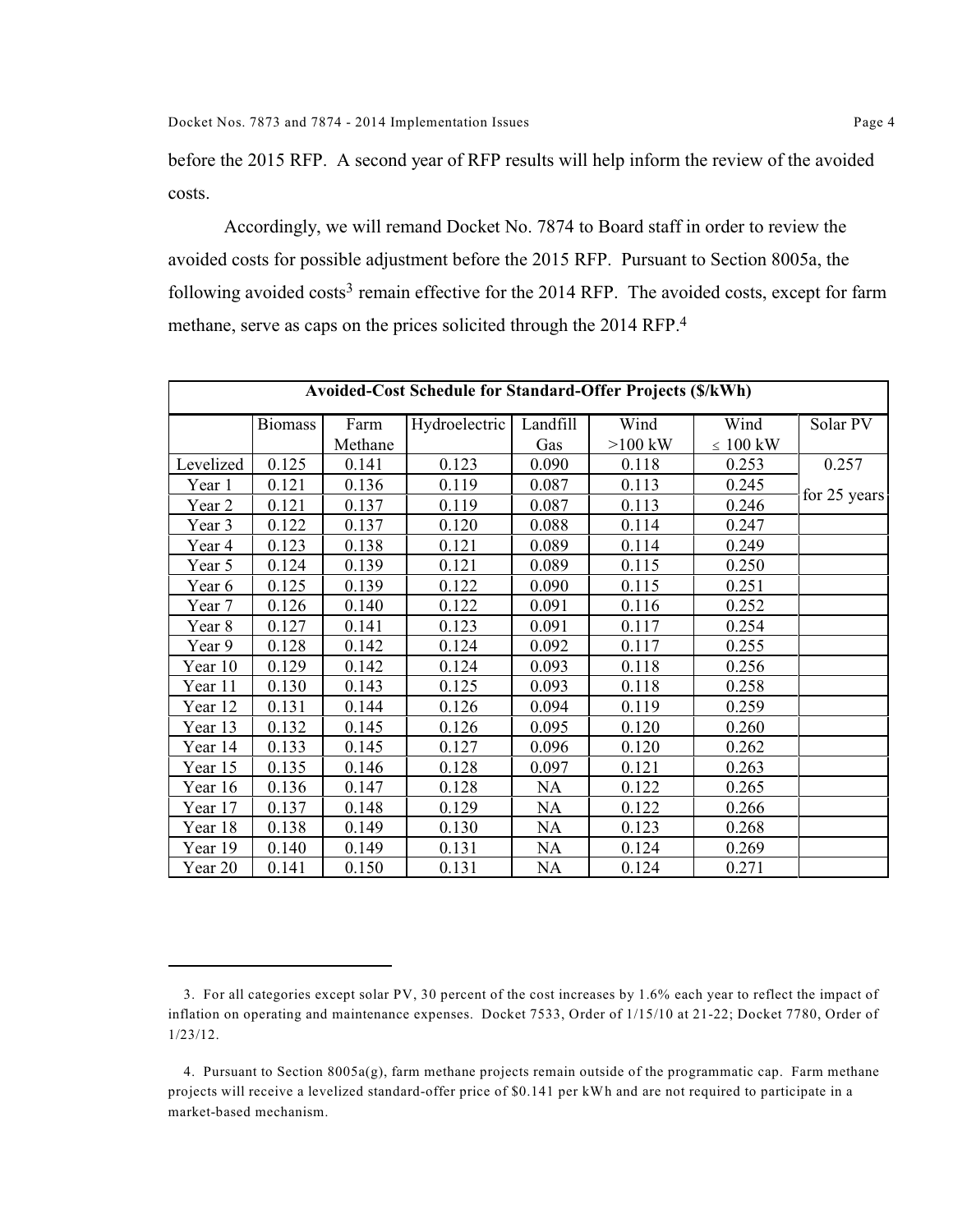#### **Greenhouse Gas Reduction Credit Program**

#### Background

Section 8006a requires the Board to develop a GHG Reduction Credit mechanism for certain customer(s). In particular, pursuant to Section 8006a(a), greenhouse gas reduction credits generated by an eligible ratepayer shall result in an adjustment to the annual increase of the standard-offer programmatic cap established under Section 8005a(c)(1).

Section 8006a(d) requires that an eligible ratepayer report to the Board annually on each specific project undertaken to create eligible reduction credits. Section 8006a(e) requires that a distribution utility provider pass on savings that it realizes through greenhouse gas reduction credits proportionally to the eligible ratepayers generating the credits.

In allocating the purchased standard-offer power to Vermont utilities, pursuant to Section 8005a(k), the SPEED Facilitator is required to adjust the *pro rata* share calculations to account for any GHG reduction credits. In addition, pursuant to Section 8006a(e), the utility (GMP) of the eligible ratepayer (IBM) is required to make a billing adjustment to reflect the annual GHG reduction credits.

In its January 29, 2013, Order in Docket No. 7873, the Board determined that International Business Machines Corporation ("IBM") satisfies the ratepayer eligibility requirements defined in Section 8006a(b)(1), and approved IBM's independent third-party verifier of GHG reductions.

In the March 1 Order, pursuant to Section  $8005a(c)(1)(C)$ , the Board established a process to adjust the annual increase in standard-offer capacity to account for GHG reduction credits, including the requirement that the eligible ratepayer file an annual report with information needed to make the adjustment. In addition, the Board provided additional time for a working group, comprised of IBM, the SPEED Facilitator, the Department, and GMP, to file a recommendation for: (1) the development of a methodology to allocate the *pro rata* share of standard-offer power to Vermont utilities to account for any GHG reduction credits; and (2) the billing adjustment made by the utility of the eligible ratepayer to reflect the annual GHG reduction credits.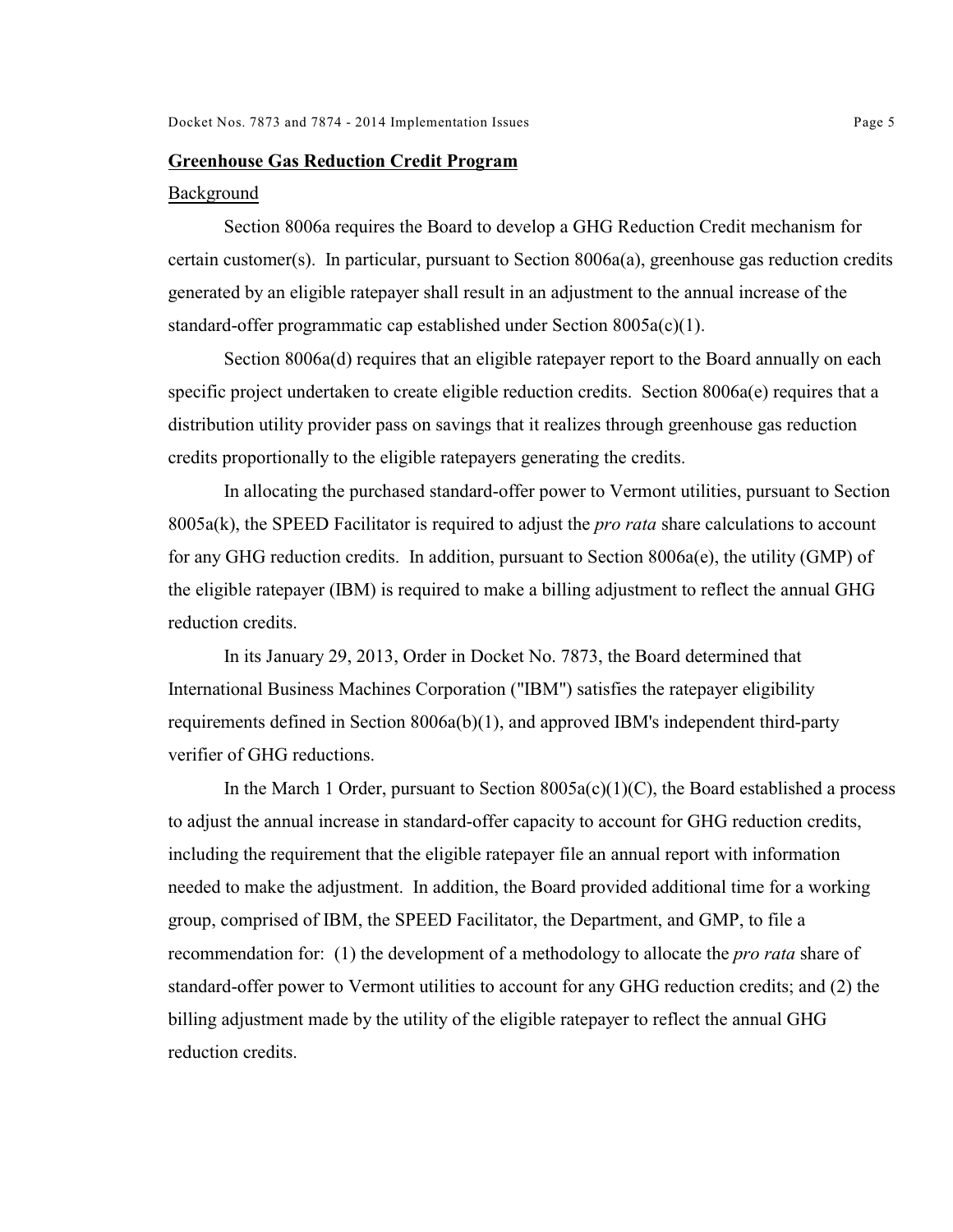Based on the 2013 annual report filed by IBM, the annual increase in 2013 program capacity was reduced by 35 kW to reflect 2012 GHG reductions.

On February 20, 2014, IBM filed a letter indicating that it has decided not to file an annual report for 2013 GHG reductions due to the cost associated with third-party verification.

## Participants' Recommendation

On June 3, 2013, the SPEED Facilitator made the following recommendation for an allocation methodology and billing adjustment for any GHG reduction credits. The SPEED Facilitator represented that the Department and GMP supported the recommendation. No comments were filed on the recommendation.

Each year, beginning the month after the quarter in which the first of the projects for a given year's adjusted annual increase of the standard-offer program capacity comes on-line, a quarterly GHG reduction credit for the projects will be determined. Separate quarterly credits will be determined for each year based on that year's specific GHG reduction credits and the specific projects which have come on-line. The quarterly GHG reduction credit applied to the utility accounts will be determined as follows:

Step 1: A GHG credit rate will be determined for each standard-offer technology for each annual increase in standard-offer capacity. The GHG credit rate will be calculated using the technology-specific standard-offer contract price (based on results of a given year's RFP) reduced by the value of the avoided wholesale energy cost, avoided wholesale capacity cost, avoided share of the region's electric transmission charges (the Regional Network Service or "RNS" charge), and market value of generated renewable energy credits.

Step 2: An adjusted value is determined for the quarterly output for the specific online projects associated with a given year's annual increase in standard-offer capacity. The adjusted value is calculated by dividing the actual quarterly metered data for the online projects by one minus the annual GHG reduction credit.

Step 3: The quarterly GHG credit amounts for each project in the specific year will be calculated as the standard-offer project output (kWh) billed minus the adjusted standard-offer project output (kWh ) multiplied by the GHG credit rate.

Step 4: The sum of all the project-specific GHG credits will be calculated and billed to all the Vermont utilities participating in the standard-offer program on a *pro rata* share of retail sales.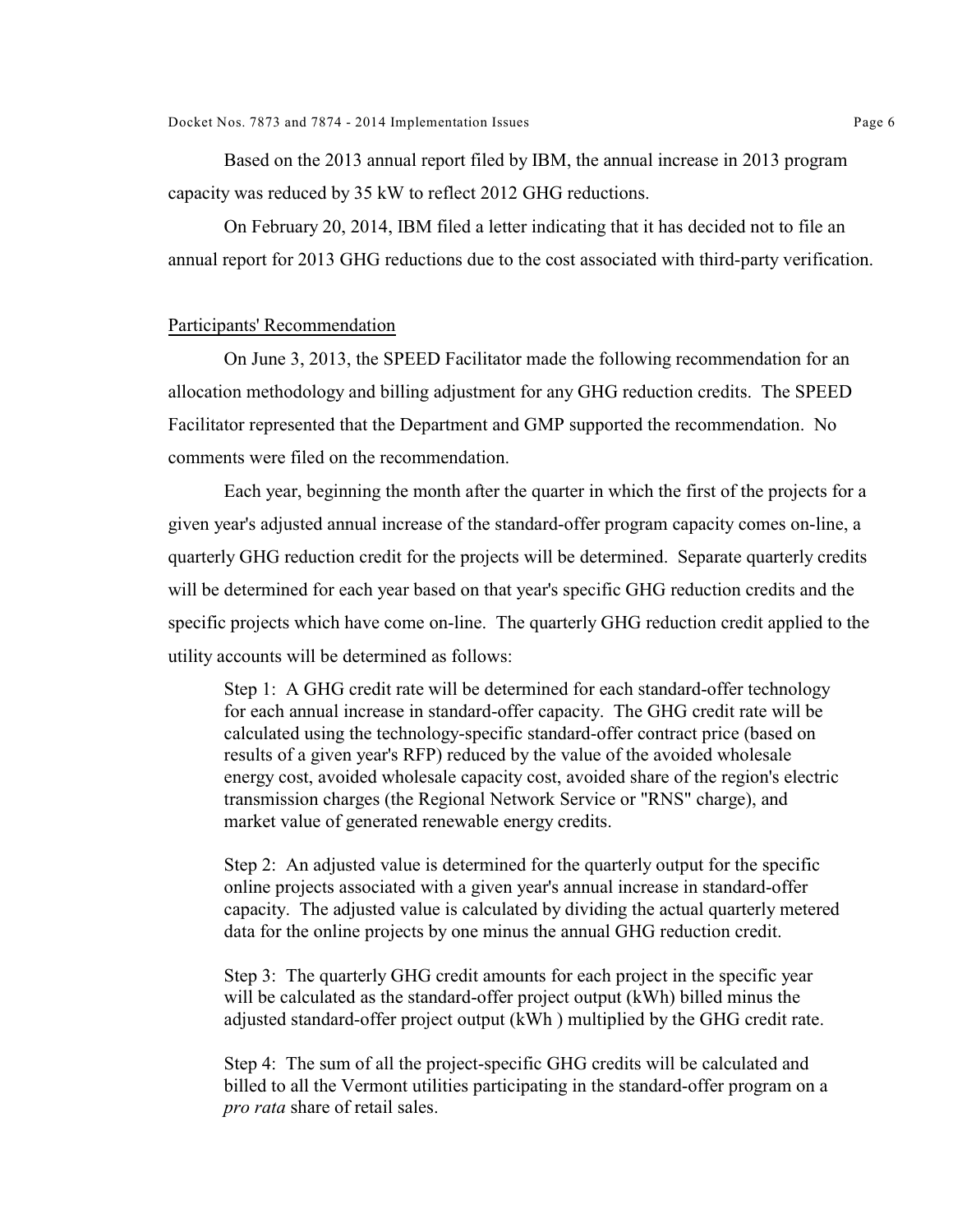Step 5: The sum of the project-specific GHG credits will be allocated to eligible ratepayer's utility each quarter as a component of the utility's monthly billing by the SPEED Facilitator. This sum will reduce the utility's allocation of costs for the standard-offer program. The utility's cost savings will be passed onto the eligible ratepayer through a billing adjustment made by the utility.

#### Discussion and Conclusions

Pursuant to Section  $8005a(c)(1)(C)$ , the Board is required to adjust the annual increase in standard-offer capacity to account for GHG reduction credits by April 1. IBM, the eligible ratepayer, has indicated that it has decided not to file an annual report for 2013 GHG reductions. Accordingly, there will be no reduction in the annual increase in 2014 standard-offer program capacity to reflect GHG reductions. The annual increase shall be 5 MW (4.5 MW for the 2014 capacity cap and 0.5 MW for the Provider Block).<sup>5</sup>

We accept the participants' recommendation for the methodology to adjust the annual increase in standard-offer capacity to account for: (1) the allocation of the *pro rata* share of standard-offer power to Vermont utilities to account for any GHG reduction credits; and (2) the billing adjustment made by the utility of the eligible ratepayer to reflect the annual GHG reduction credits. The methodology requires the determination, for the purpose of calculating a greenhouse gas credit rate, of values for avoided wholesale energy cost, avoided wholesale capacity cost, avoided RNS charge, and market value of generated renewable energy credits. Accordingly, we require that interested parties file, by November 15, 2014, recommendations with regard to these values.

## **III. ORDER**

IT IS HEREBY ORDERED, ADJUDGED AND DECREED by the Public Service Board ("Board") of the State of Vermont that:

1. Effective for any standard-offer contract, executed after March 1, 2014, the standardoffer prices for renewable power under 30 V.S.A. § 8005a(b)(2) shall be determined through a

<sup>5.</sup> Pursuant to 30 V.S.A. §  $8005a(c)(1)(B)$ , each year, ten percent of the standard-offer program is not available for development of renewable energy projects by merchant generators, but is instead reserved for Vermont's utilities. This portion of the program is known as the "Provider Block."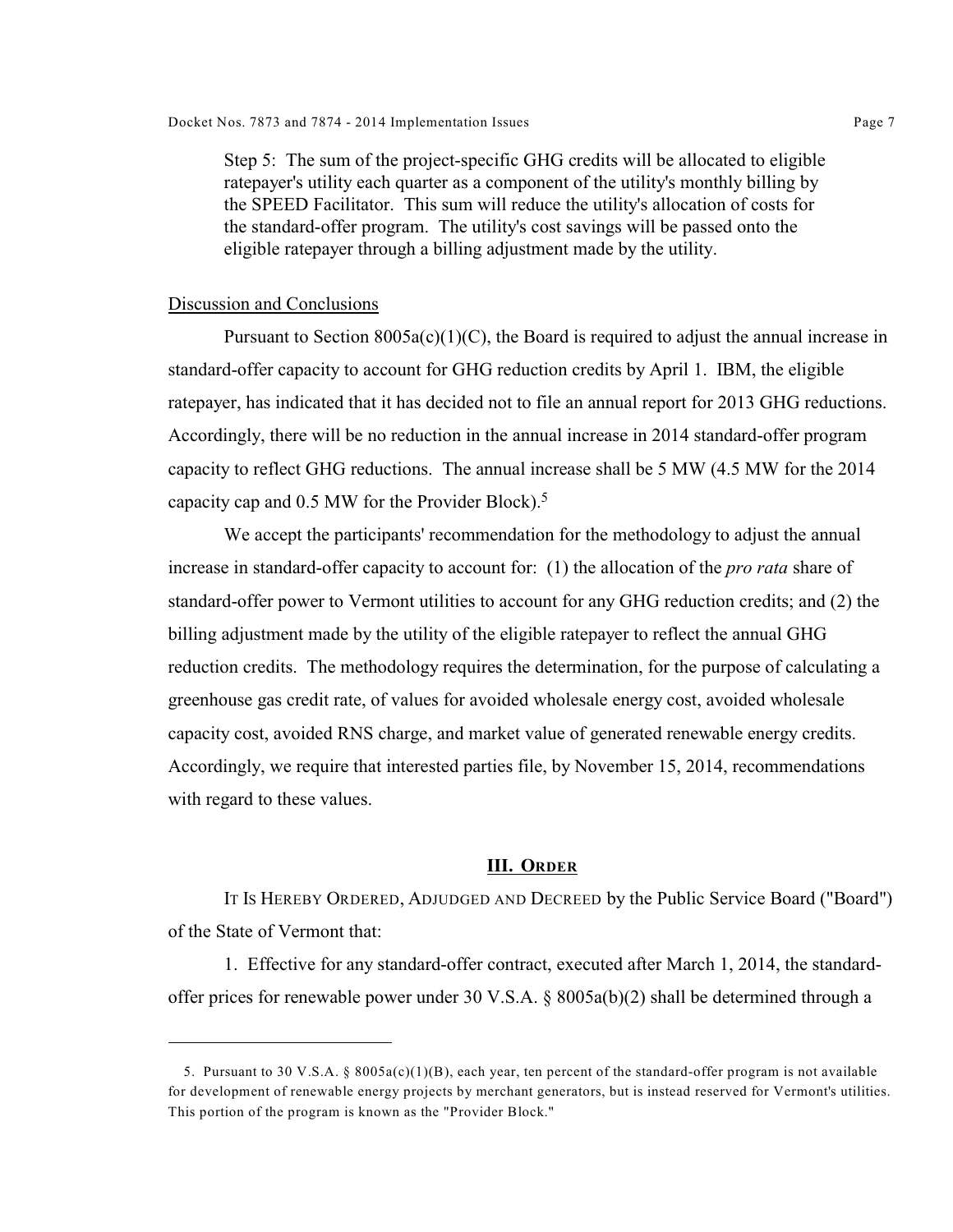request for proposal issued by the SPEED Facilitator and shall be no higher than the avoided costs as specified within this Order. For farm methane projects the standard-offer price shall be the avoided costs as specified within this Order.

2. We remand Docket No. 7874 to Board staff in order to conduct additional proceedings as necessary to review for possible adjustment the avoided costs established for standard-offer projects.

3. Pursuant to 30 V.S.A. § 8006a, the allocation of the *pro rata* share of standard-offer power to Vermont utilities to account for any greenhouse gas reduction credits and the billing adjustment made by the utility of the eligible ratepayer to reflect the annual greenhouse gas reduction credits shall be made using the methodology as determined herein.

4. On or before November 15, 2014, interested parties shall file recommendations, for the purpose of calculating a greenhouse gas credit rate, for values of avoided wholesale energy cost, avoided wholesale capacity cost, avoided Regional Network Service charge, and market value of generated renewable energy credits.